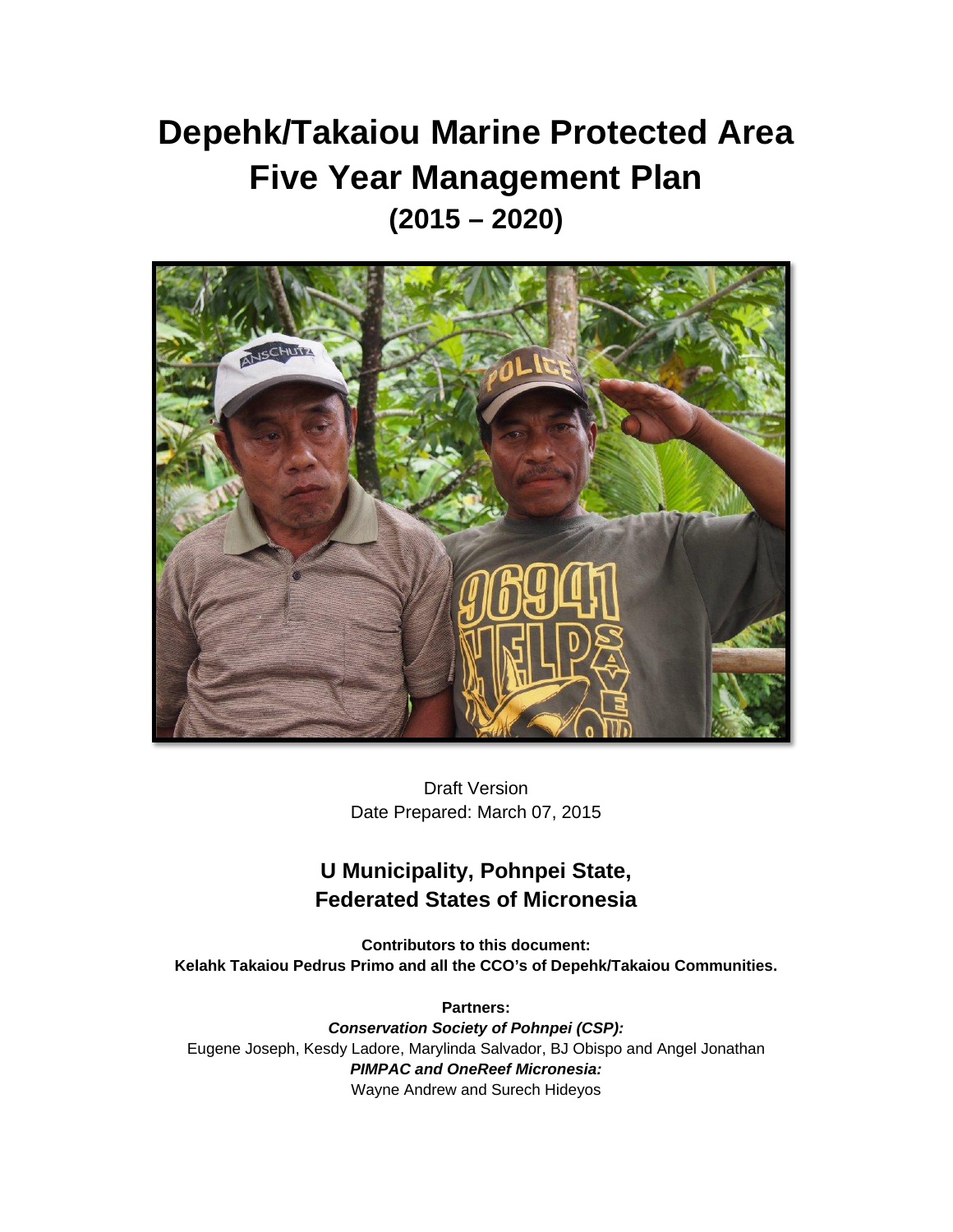#### **Acknowledgements:**

The Communities of Depehk/Takaiou MPA together with their village chiefs would like to thank the Conservation Society of Pohnpei and OneReef Micronesia for facilitating and writing up or management plan. This plan has been in our mind and our hearts since the establishment of our MPA. With CSP and OneReef, we were able to go through a community participatory process to develop this plan. This plan embodies our dream of happy communities living in a healthy environment with abundant of resources.

All photos within this document are by Wayne Andrew © and used with his permission. For additional copies or information regarding this management plan, please contact Conservation Society of Pohnpei Office at PO Box XXX, Kolonia Pohnpei, FSM 96941; Telephone (691) 320-xxx; E-mail: [cspdirector@mail.fm](mailto:cspdirector@mail.fm) or contact village Chief Gelak Takaieu Pedrus Primo at (691) 320-xxx. The printing of this document was funded by OneReef Micronesia and the Conservation Society of Pohnpei.



#### **Foreword**

The Communities of Tephek and Takaieu with CSP and OneReef undertook this task of developing a resource management plan for the Tephek and Takaieu MPA with guidance from the PIMPAC Management Planning Guide. This plan is made possible by the unanimous blessings of our community and state Leadership (traditional and elected), the enthusiastic input from our community CCO's, and generous guidance and support from local and regional partners such as MCT and PIMPAC. We are very happy to present to you this 5 year management plan 2015 – 2020 for the long term management of the Dephek and Takaieu MPA. This management plan took over a 3 months to complete and considerable amount of leadership and community input. We believe that this version fits the most current needs of our people of Dephek and Takaieu. This plan is envisioned as the foundation of the long-term sustainable management of communities rich biodiversity and for food security of their people and the people of Pohnpei State.

The people's vision in this plan is: *"For our communities of Dephek and Takaieu to be happy with good quality of life and abundant resources".* This vision sums up the direction and the intent of this plan and will serve to unify our people and guide our efforts in sustainable management of our resources. We thank all of our State Leadership (traditional and elected), people of Pohnpei State and U Municipality, all our partners and our friends for all their invaluable efforts and contributions into completing this plan. We hope that this plan will guide our community management efforts in prioritizing our limited resources and advancing our community in the next five years with annual review for adaptive management. We look forward to the successful implementation of this plan.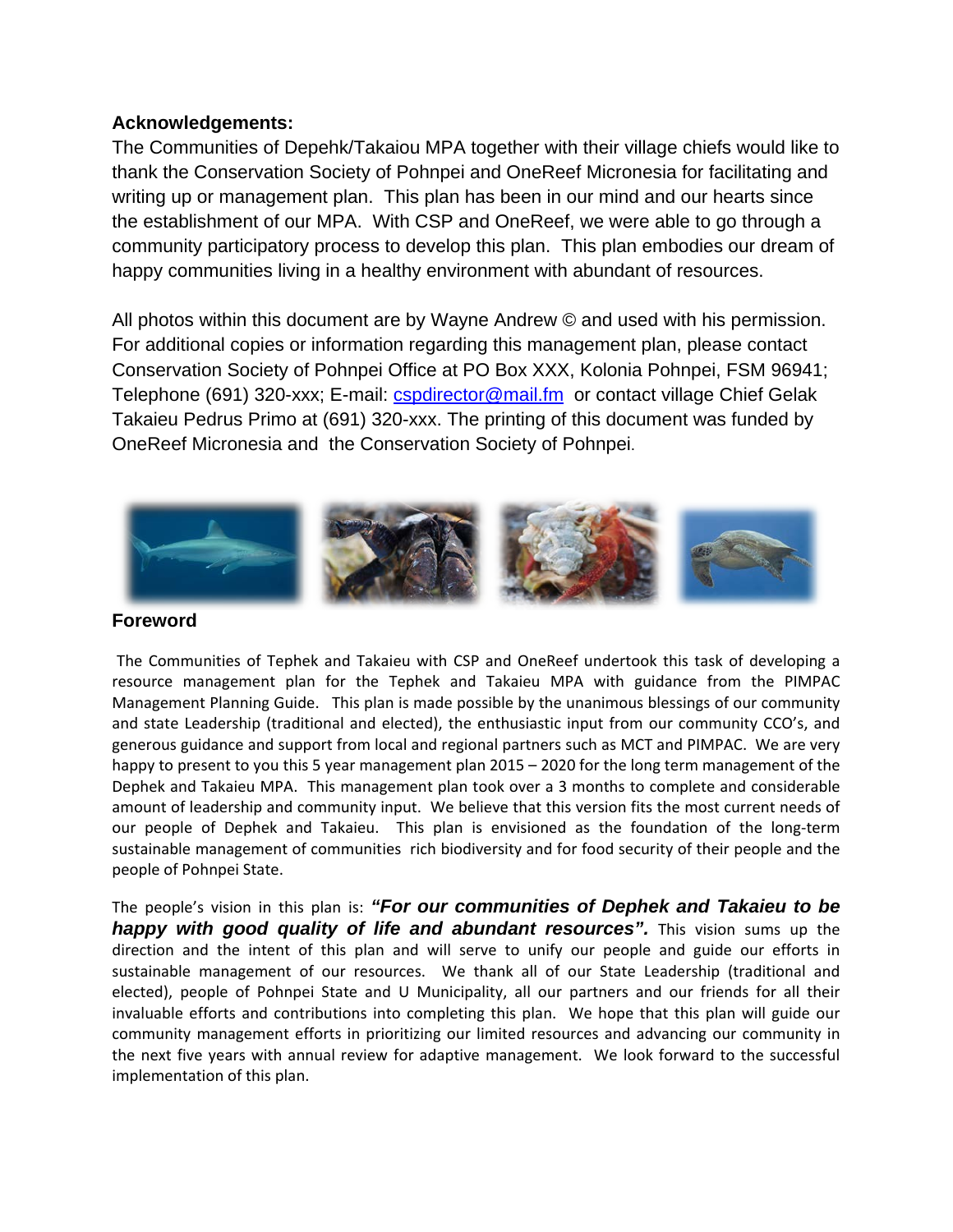By signing below, we hereby approve this management plan and affirm our commitment to our roles and responsibilities to implement this management plan.

| Pedrus Primo<br>Kelahk<br>Takaieu                                                    | (Date) | <b>Soumas</b><br>Chief<br>Dephek                             | (Date) |
|--------------------------------------------------------------------------------------|--------|--------------------------------------------------------------|--------|
| <b>XXX</b> Ramirez<br>Mayor<br>U Municpality                                         | (Date) | <b>Pius Hadley</b><br><b>Director</b><br>Department of Land  | (Date) |
| Eugene Joseph<br><b>Executive Director</b><br><b>Conservation Society of Pohnpei</b> | (Date) | <b>Tony Pernet</b><br>Chief<br>Division of Fish and Wildlife | (Date) |

## **Dephek Takaieu MPA Vision Statement:**

# *"For our communities of Dephek and Takaieu to be happy with good quality of life and abundant resources".*

#### **Purpose of the Dephek Takaieu Sanctuary (MPA)**

The Pohnpei State Legislature finds that certain areas of the terrestrial and marine environment possess conservation, cultural, recreational, ecological, historical, research, educational, or aesthetic qualities which give them special national and international significance, and that protection of these special areas is necessary for the social, cultural, and economic well-being of future generations. The Dephek and Takaieu Sanctuary is designated by Pohnpei Legislature as have the above mentioned characteristics and requires this special protection. Through the efforts from the community leaders of Tephek and Takaieu the State has made this designation.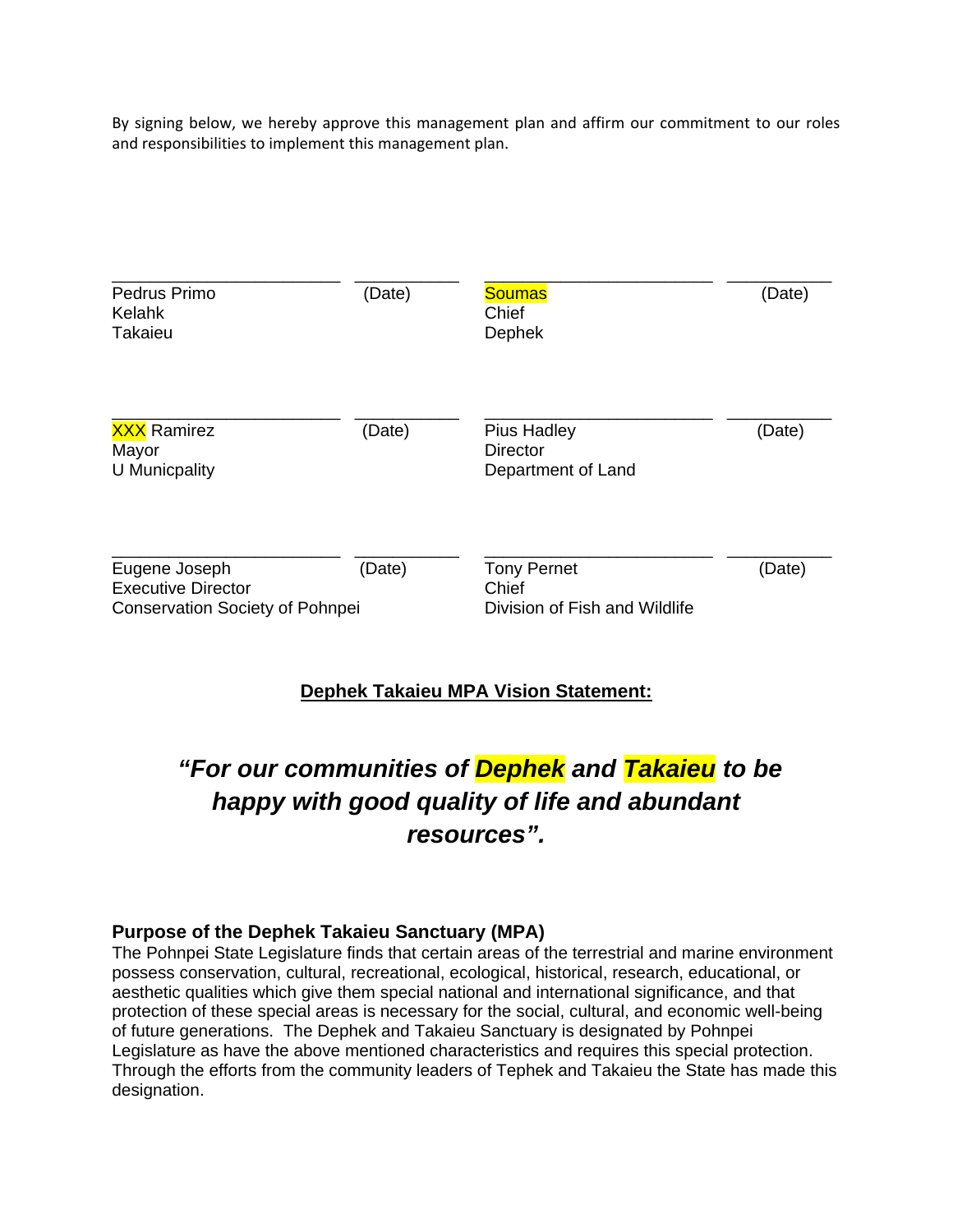## **Key Management Targets**

Key management targets that have been identified by the local community include: rabbit fish, parrot fish, snappers, wrasse, sea cucumber, turtles, clams and many other important food species. It is important to note that this MPA extends from the Mangrove area out to the deep inner reef. It is mostly sea grass habitat that also serves as nursery for many target food fishes. While the communities of Tephek and Takaieu are primarily focused on increasing the population of key food fishes through effective management of their MPA, it is also their intent to continue to address other land threats or targets important to achieving their above vision.



#### **General Threats to the Area**

A wide variety of threats to marine diversity have been identified at regional - local level in Micronesia (Kelty and Kuartei 2004, Hasurmai et al. 2005). They are subdivided into the following categories: climate change and coral bleaching; coral diseases; predator outbreaks (e.g., crown-of-thorns seastar); sedimentation; dredging; coastal pollution; impacts from unregulated tourism; over-fishing by locals: illegal overfishing by foreign vessels; poorly regulated trade of corals and other reef species; shipping (pollution, alien introductions and groundings) and marine debris. For the Dephek and Takaieu MPA the biggest threats identified by the communities are 1) Overfishing and illegal fishing by locals, 2) destruction of habitats due to sedimentation and pollution 3) Lack of alternative income generating scheme and 4) impacts from climate change including, lack of fresh water, coral bleaching, salt water inundation killing or disrupting season for fruit crops, and shoreline flooding and erosion.



**Dephek Takaieu MPA Management Goal, Objectives and Activities Goal: Good Natural Resource Management:** 

**"Our people are understanding and benefiting from our key natural resources at Dephek and Takaieu by managing them to be healthy and abundant into the future"**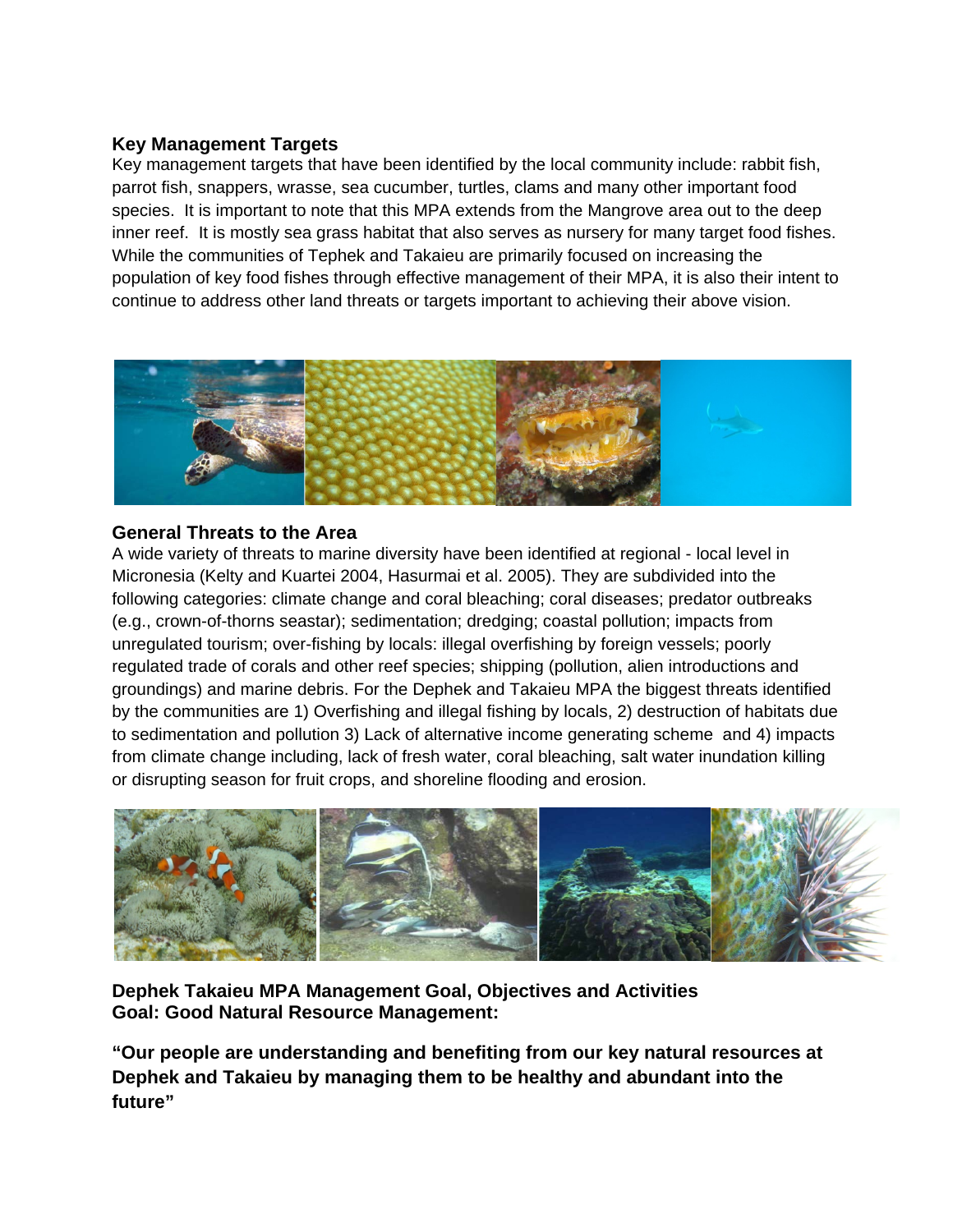#### **\*Objective 1: Maintain and improve the health of key species populations and ecosystems within the Dephek and Takaieu MPA and its surrounding areas through the implementation of an effective co management surveillance and monitoring program by 2017.**

Activity 1.1.1: Maintain Surveillance and Enforcement Program at Dephek Takaieu MPA including logbook and incident reports to the Municipal and State Authorities in a timely manner. Activity 1.1.2: Working with CSP and other partners to conduct annual biological and socio economic monitoring to measure changes in population of key species using approved Micronesia Challenge monitoring methods.

Activity 1.1.3: Report results of monitoring to the Dephek and Takaieu community and other key partners in a timely manner and no later than 3 months after the completion of annual monitoring.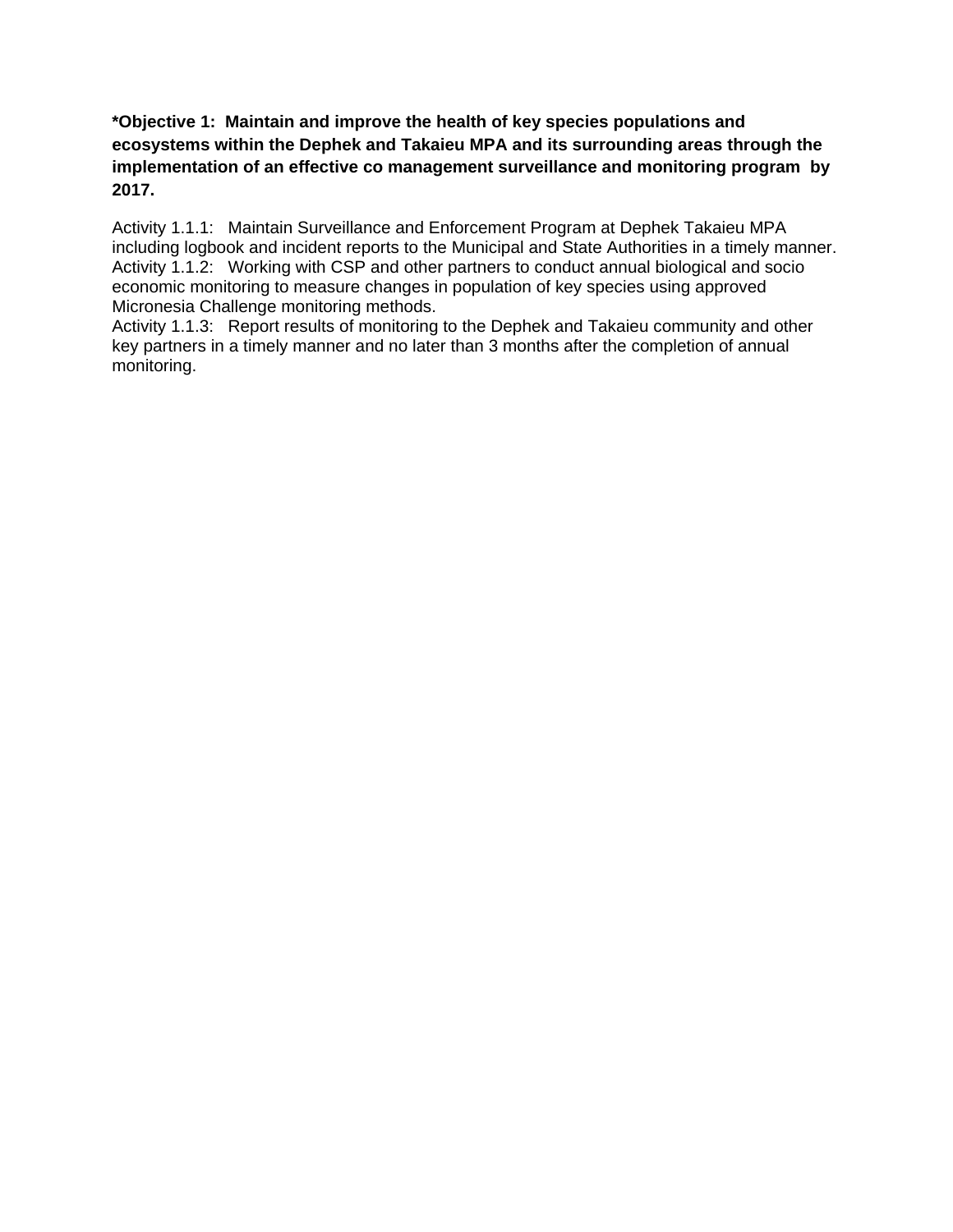Continue education and outreach to visitors to all Sections of the U Municipality and nearby Municipalities that have the potential to come and fish at Dephek and Takaieu. Work with key partners to develop and implement a research plan that will answer key questions the community needs for management decisions including spawning aggregations, turtle foraging areas, nursery areas etc…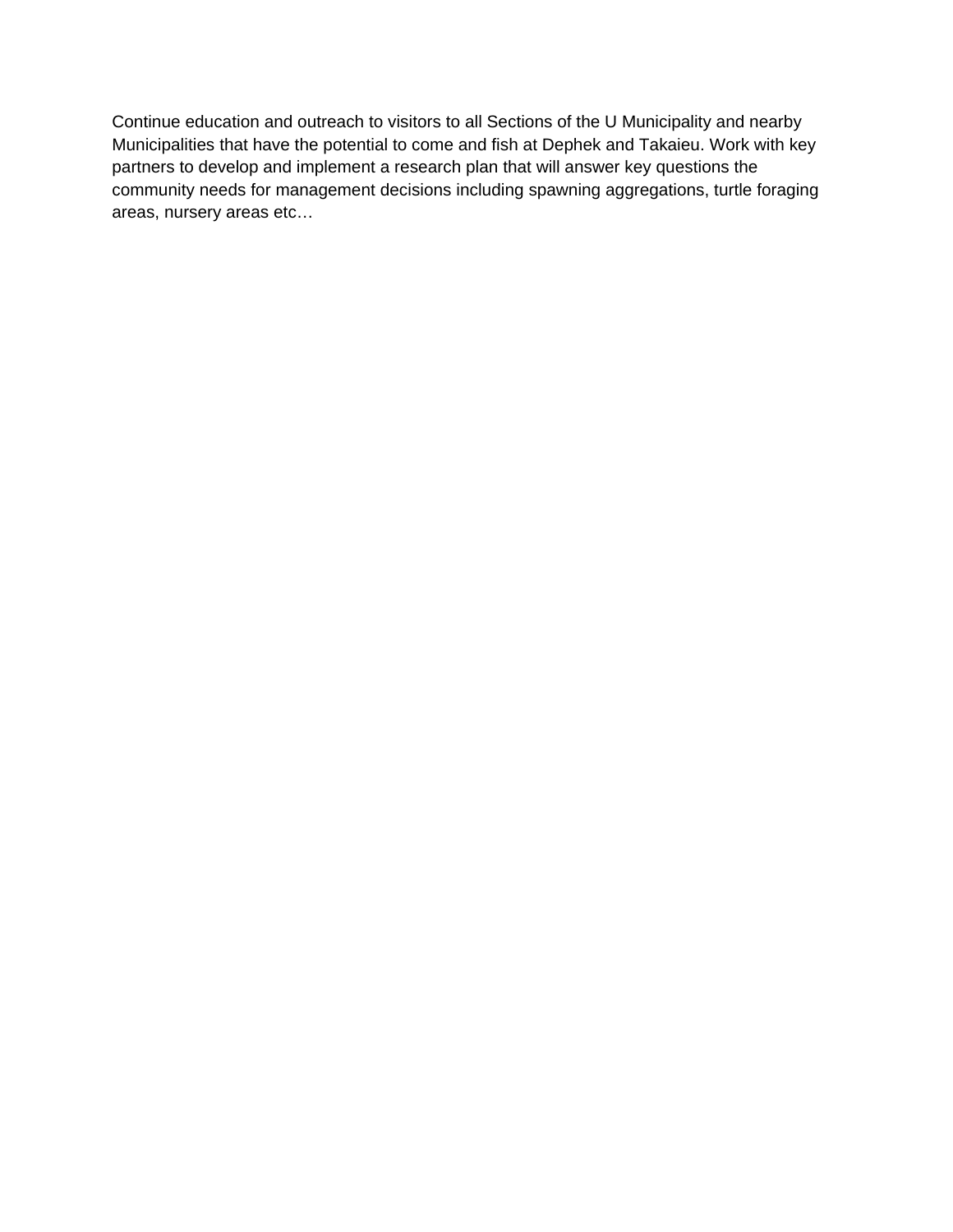## **Objective 2: Creating opportunities for improved livelihood at Tephek - Takaieu and maintaining our island community by 2020."**

Activity 2.1.1: Initiate discussions with OFA and others about establishing income generating activities and scaling it up, including, Seaweed farming and other opportunities. Activity 2.1.2: Seek funding to do a feasibility study on viable income generation options for both communities.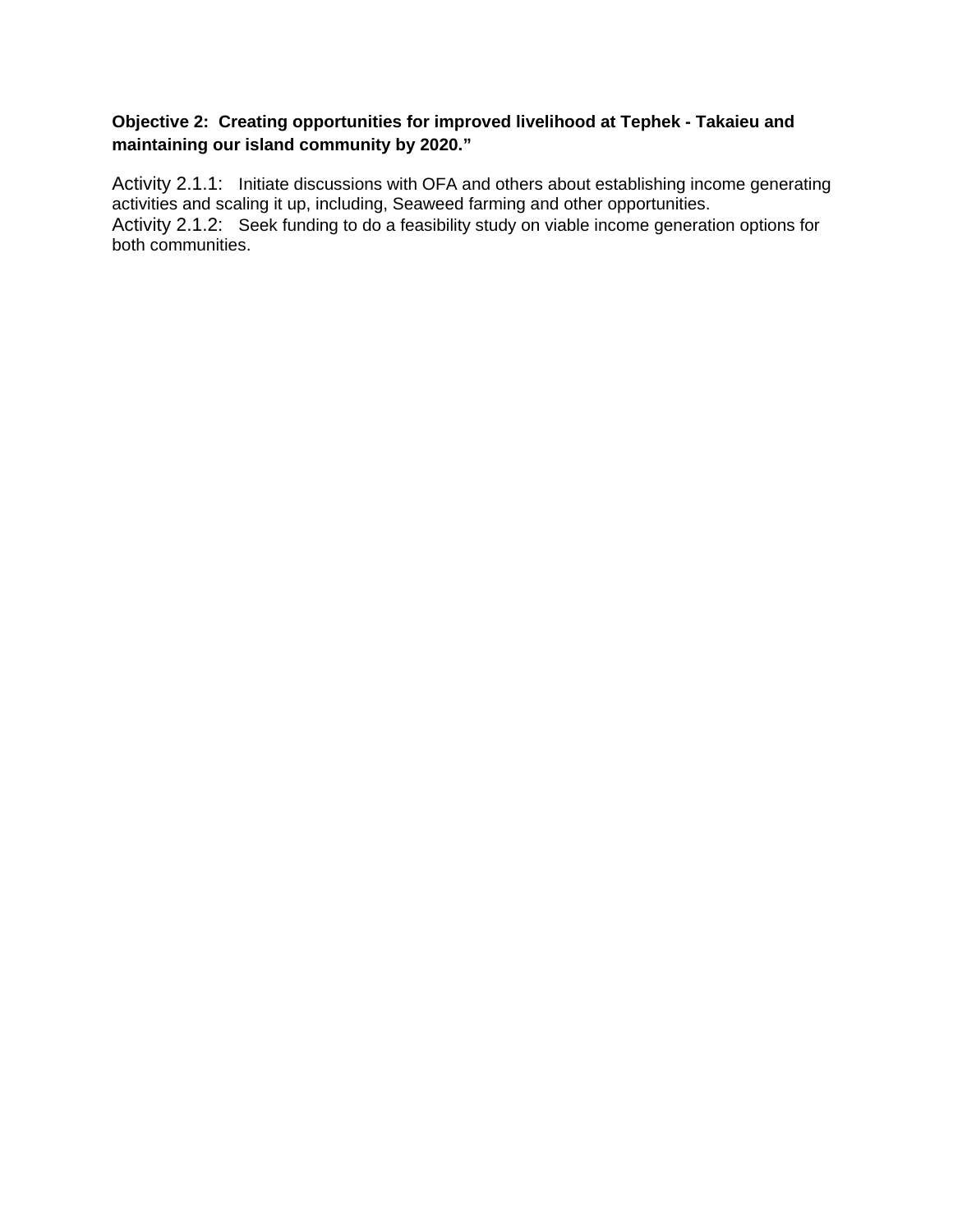Activity 2.1.3: Conduct a socio economic monitoring every 3 years with the Dephek - Takaieu Community to understand their needs, and support for the plan implementation, rules, and benefits.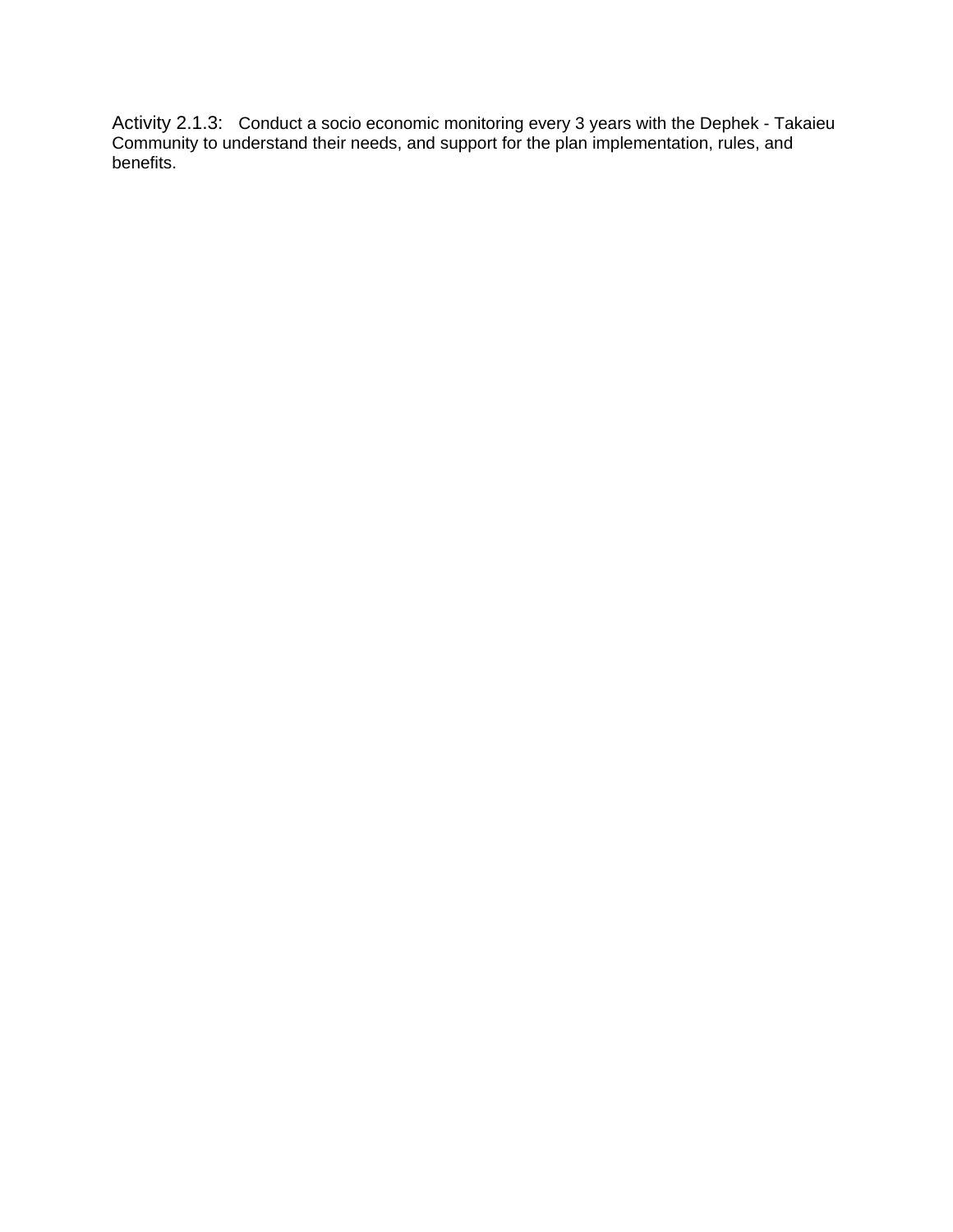#### **Objective 3: Protecting our reef and resources from negative human impacts.**

Activity 3.1.1: Continue and improve site surveillance program that identifies and records all boat visitation at the MPA.

Activity 3.1.2: Develop Partnerships with State DFW and other agencies including training in enforcement to collect information violations needed for prosecution.

Activity 3.1.3: Promote compliance of Dephek Takaieu MPA rules through education and awareness activities and other means.

\_\_\_\_\_\_\_\_\_\_\_\_\_\_\_\_\_\_\_\_\_\_\_\_\_\_\_\_\_\_\_\_\_\_\_\_\_\_\_\_\_\_\_\_\_\_\_\_\_\_\_\_\_\_\_\_\_\_\_\_\_\_\_\_\_\_\_\_\_\_

#### **Objective 4: Managing our Activities in the Present and Planning for the Future.**

Activity 4.1.1: Maintain sufficient and innovative, cost-effective infrastructure to ensure adequate communications, local transportation and energy production.

Activity 4.1.2: Share program experiences and learning with other similar programs through sister-site partnerships and other means.

Activity 4.1.3: Designate a Coordinator to work with CSP to raise funds needed to implement this plan.

Activity 4.1.4: Work with CSP and OneReef to explore and establish a MCA for long term financial support.

Activity 4.1.5: Continue to build CCO's capacity to be sufficiently skilled and motivated to undertake surveillance, enforcement, and monitoring activities.

Activity 4.1.6: Gelag Takaieu will provide program leadership and accountability to the Tephek and Takaieu community and local leaders and external partners.

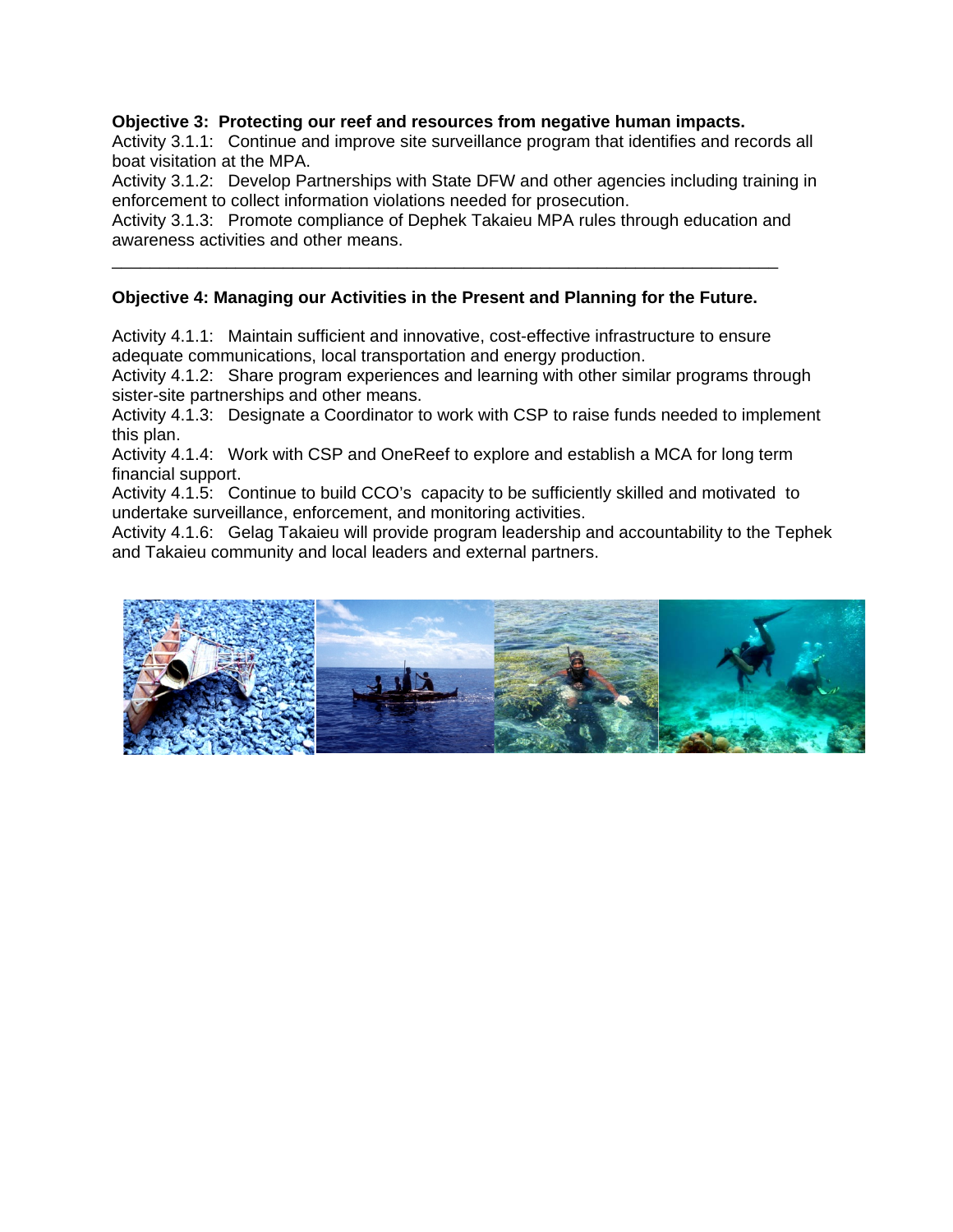# **Prohibited activities within the Tephek Takaieu Sanctuary**

(1) Within the boundaries of an area designated as part of the Santuary:

(a) No person shall disturb, injure, cut, burn, remove, destroy or possess any part of the real or personal property of the state, including mangrove and forested areas, natural growth and minerals, in any area of the System;

(b) No person shall take or possess any fish, bird, mammal or other wild vertebrate or invertebrate animals or part, or nest, or egg thereof within any such area unless otherwise allowed by regulations issued under this chapter;

(c) No person shall engage in fishing, unless otherwise allowed by regulations issued under this chapter;

(d) No person shall engage in dredging, mining or other removal of minerals, rock, sand, coral or other natural resources;

(e) No person shall use or possess, any explosive, toxic chemical, firearm, bow and arrow or other weapon, or any trap capable of taking fish, birds, mammals or any other types of wildlife, unless otherwise permitted by regulations issued under this chapter; and

(f) No person shall enter, use or otherwise occupy any area of the System for the purpose of engaging in any activity prohibited under this section, unless such activities are otherwise permitted under this chapter or regulations issued under this chapter.

(2) Commercial exploitation of resources within the boundaries of the System is prohibited. Qualified institutions and individuals shall be permitted to conduct ondestructive forms of scientific

investigation within the state reserve system, upon receiving the prior written approval from the Director pursuant to regulations issued under this chapter.

Source: S.L. No. 4L-115-99 §7, 7/23/99

## **Permits and permitting process**

(1) The Director of Land and Natural Resources is authorized, under such regulations as he may prescribe, to permit the use of areas within the System for noncommercial recreational hunting and fishing, subsistence fishing, public recreation and accommodations, and scientific research whenever such uses are compatible with the purposes for which such areas were established.

(2) If the material provisions of any permit issued are violated by the permit holder, in addition to any other remedies allowed by law, the Director may revoke or suspend the permit permanently or for a specified period of time pursuant to procedures established by regulations.

Source: S.L. No. 4L-115-99 §8, 7/23/99

**Civil penalties.** Any person who violates any provision of this chapter, the regulations promulgated under this chapter, or a permit issued under this chapter shall be liable to pay a civil penalty of not more than \$20,000 for each violation. In determining the amount of the penalty, the gravity of the violation, prior violations, and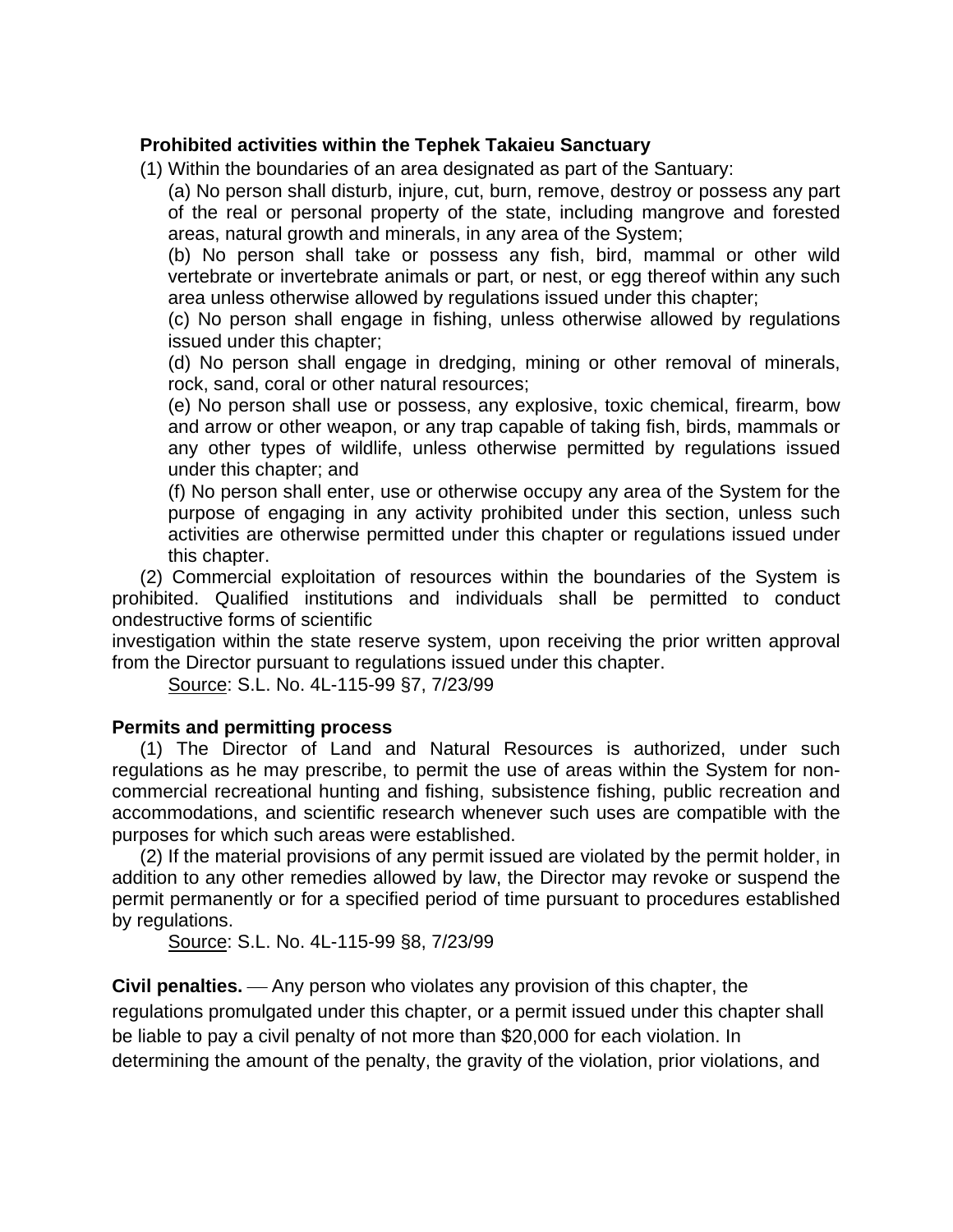the demonstrated good faith of the person charged in attempting to achieve rapid compliance after notification of a violation shall be considered.

Source: S.L. No. 4L-115-99 §12, 7/23/99

**Criminal penalties.** — In addition to any action which may be brought under this chapter, any person who knowingly violates this chapter, regulations promulgated under this chapter, or a permit issued under this chapter shall be fined not more than \$50,000, or imprisoned for not more than one year, or both.

Source: S.L. No. 4L-115-99 §13, 7/23/99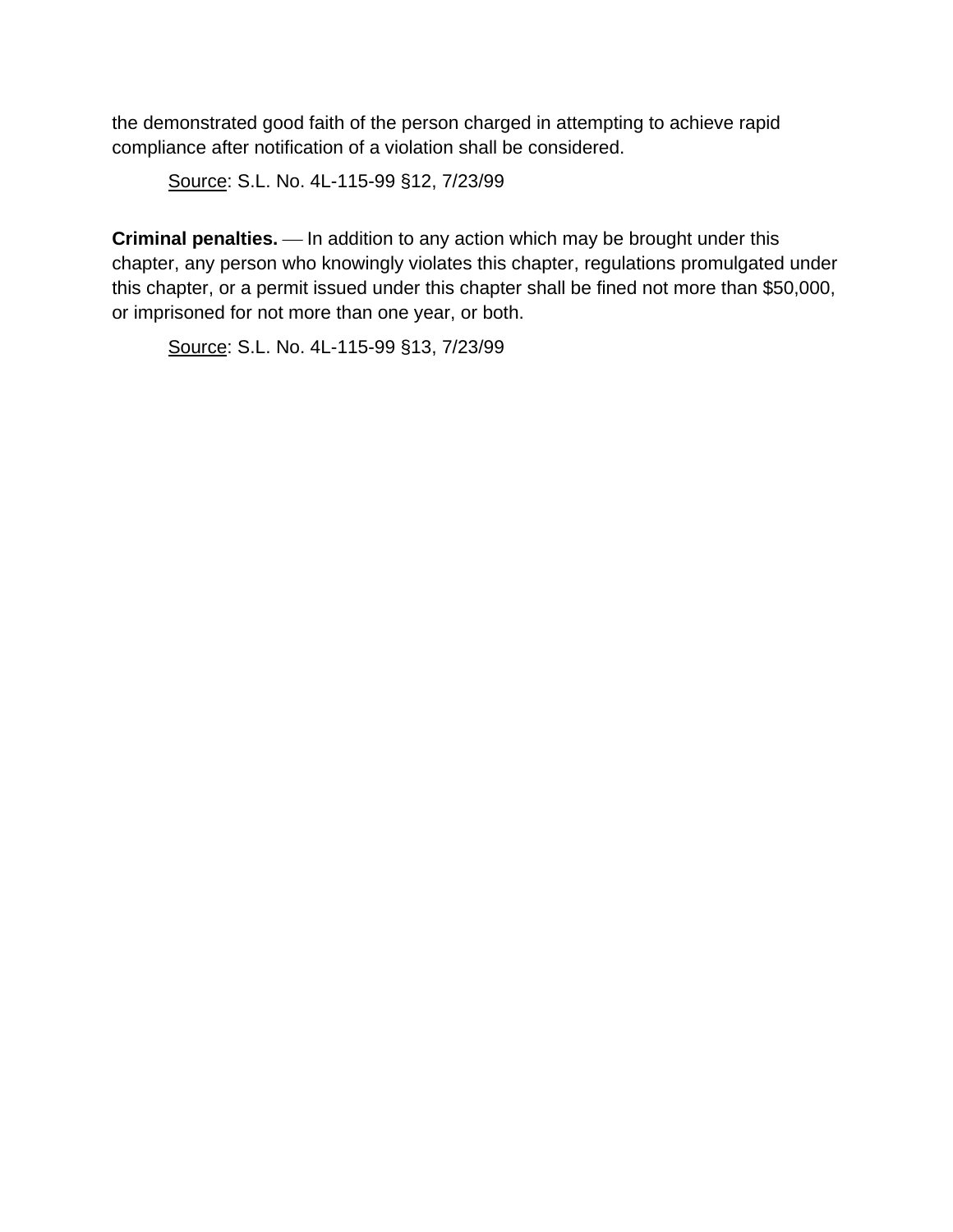# **Tephek Takaieu Sanctuary (MPA) Zoning**



# **Roles and Responsibilities of Coordinator**

The role of the Coordinator is to provide the overall oversight supervision of the implementation of this Management Plan and to provide local leadership on custom, culture and protocol including the responsibilities below.

- 1. Responsible in ensuring successful implementation of this plan.
- 2. Communicate with CSP, Municipal and State Leaders on the progress of work at the MPA.
- 3. Report regularly to the community on progress of work and not less than twice a year.
- 4. Develop annual work plan and budget and seek assistance of Yap CAP and other partners with technical and financial support for the community work plan.
- 5. Review the progress of work of the Community Conservation Officers.
- 6. Work with the Communities of Dephek and Takaieu to make needed changes to their Management Plan for adaptive management.
- 7. Ensure this plan is aligned with culture and customs and implementation is in harmony with local protocols.
- 8. Be the local ambassador for Tephek Takieu community effort in the local community and nearby communities.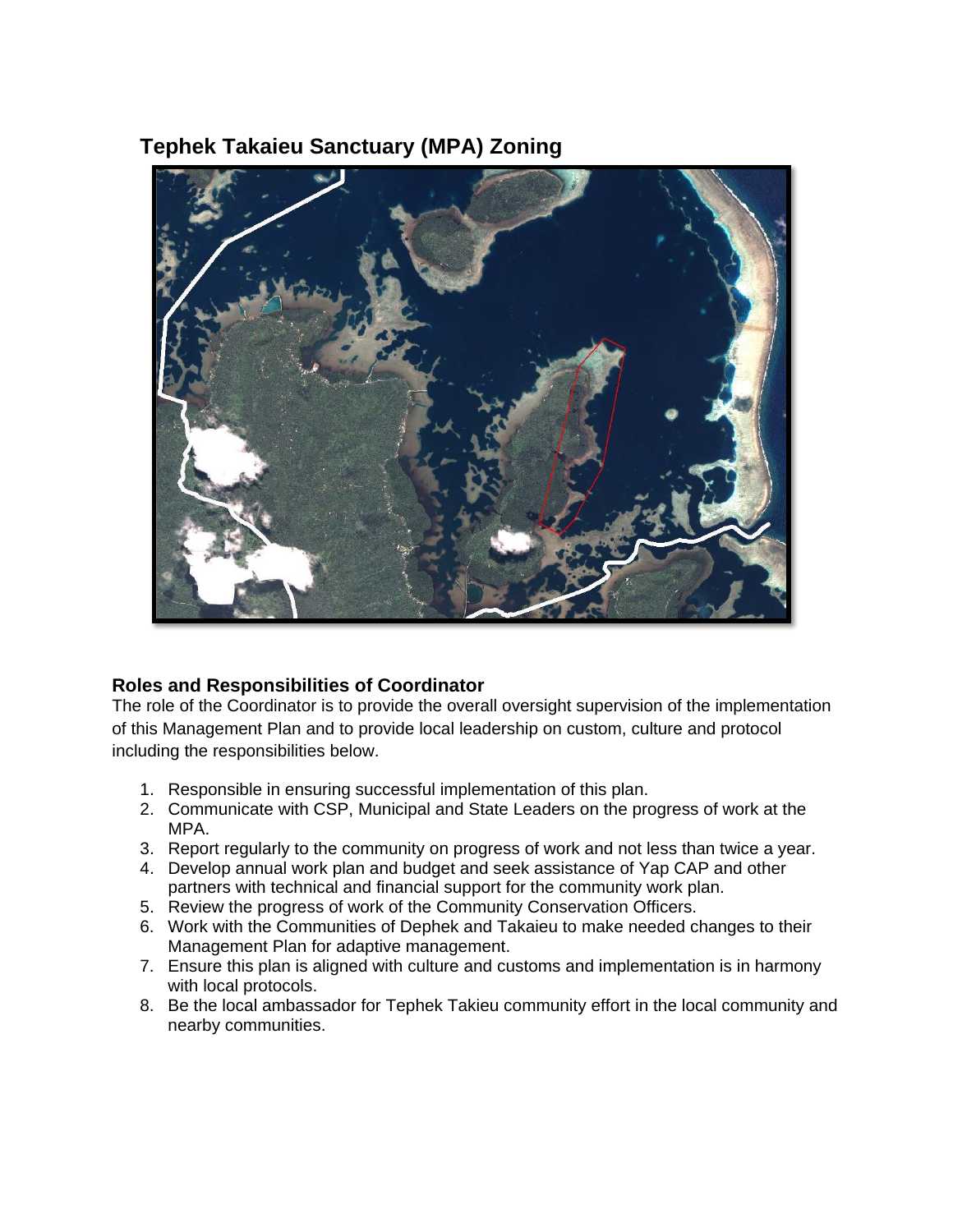## **Roles and Responsibilities of Key Partners**

**CSP:** The role of CSP in this community effort is to provide capacity building for the Management Committee and its staff to be able to undertake effective management of this site including following responsibilities:

- 1. Assist with community meetings and trainings to build their capacity.
- 2. Assist in building the capacity of the Project Coordinator including, management, outreach, monitoring, fundraising, partnership building, and leadership.
- 3. Advise the Coordinator to seek needed funding to implement this plan.
- 4. Support Coordinator to seek out partnerships needed to implement this plan.
- 5. Recommend changes to this plan to the Community.
- 6. May act as a fiscal sponsor for funds to implement this plan until such time the community is able to undertake this on their own.

**Pohnpei State Government:** The role of Pohnpei State through its proper agencies will support the Communities of Dephek and Takaieu protect its biodiversity for present and future generations. Pohnpei State will be asked to assist the implementation of this plan in the following areas:

- 1. Support community surveillance needs through coordination with DFW Patrol Boat.
- 2. Provide technical and financial support needed to implement this plan through DLNR and OFA.
- 3. Provide fund when possible to implement this plan.

**OneReef Micronesia:** The role of OneReef Micronesia is to raise funds needed to implement this plan and verify progress made by the Management Committee on the Goals and Objectives of this plan including the below responsibilities:

- 1. Seek additional funders that could support other needs of this Plan.
- 2. Conduct annual review of progress made under this plan.
- 3. Seek out other partners including volunteers that could help in the implementation of this program.
- 4. Assist CSP and Project Coordinator to provide needed capacity building efforts in enforcement, planning, monitoring, evaluation, leadership for this program.

## **Monitoring Plan**

Monitoring will be carried out by CSP and the Community CCO's and other key partners on an annual basis. This monitoring shall be consistent with the Micronesia Challenge region wide monitoring system to allow the site to compare success of its management over time with other comparable sites in the region. This can include sea grass monitoring, sedimentation monitoring among others. It is important that the community participates in the monitoring efforts with CSP to ensure long term sustainability of the monitoring program.

## **Visitor Awareness/Compliance and Surveillance/Enforcement Plans**

It will be the responsibility of the Community Leaders to establish a visitor awareness and compliance plan. This should reflect traditional knowledge of frequent and potential visitors to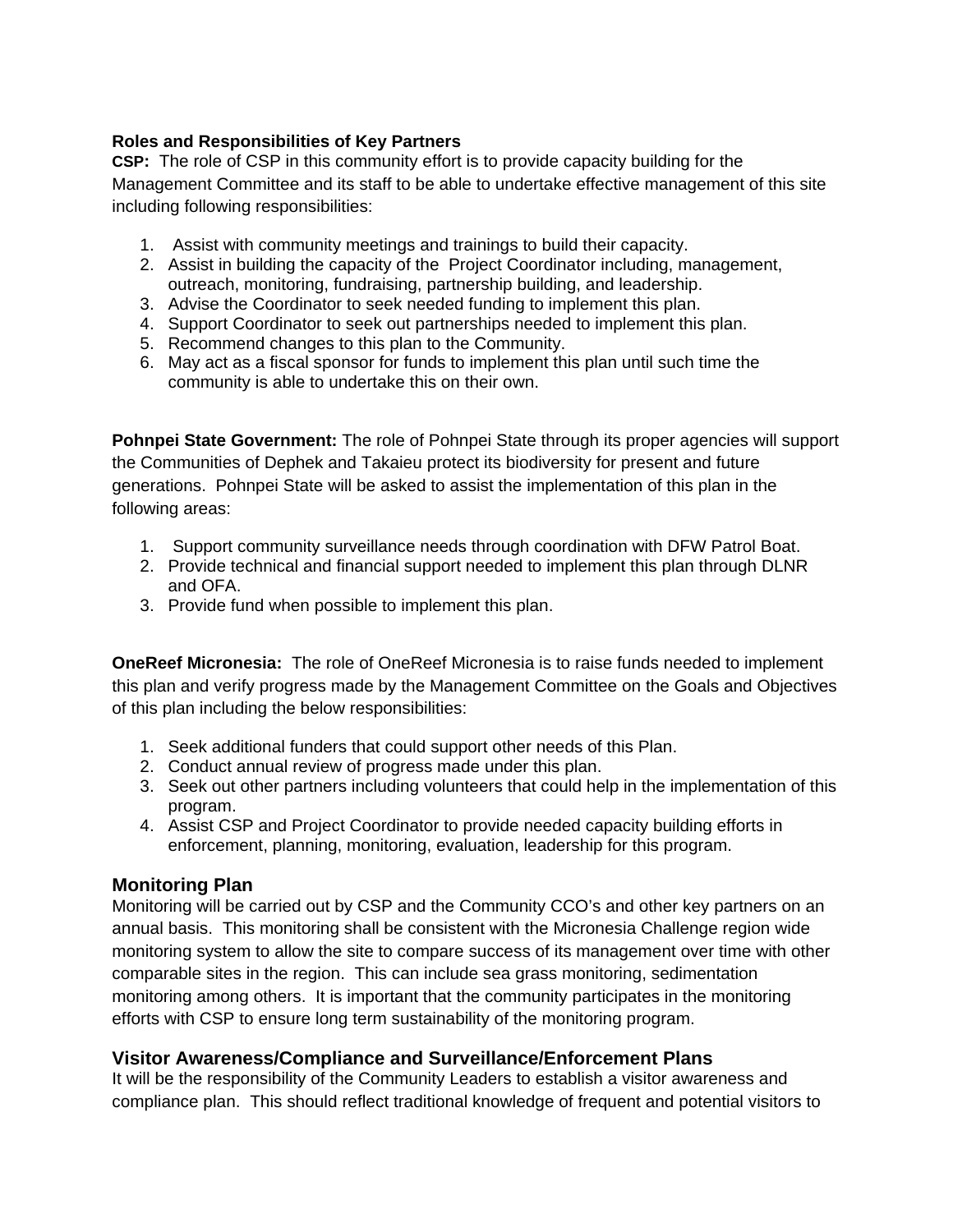the Managed Area. The Community Leader will work with local and regional partners to develop key messages and outreach materials designed to increase compliance with MPA Rules. Additionally, the designated community leader will work to establish a surveillance plan to detect and deter illegal fishing at the site. This will include implementing a logbook system with reports to the U Municipality and State Authorities on illegal activities at the site.

| Dephen Tanaleu MFA Manayement Duuyet                                            |               |  |  |  |
|---------------------------------------------------------------------------------|---------------|--|--|--|
| <b>Budget Category</b>                                                          |               |  |  |  |
| Enforcement Fuel for Patrol @ about 250 gallon of gas annually                  | 2,000.00<br>Ś |  |  |  |
| Community and CCO's Meeting (quarterly @ \$500 each)                            | 2,000.00<br>Ś |  |  |  |
| Education and Outreach marterials other cost                                    | 2,000.00<br>Ś |  |  |  |
| Annual Monitoring (Biological Monitoring with CSP)                              | 2,000.00<br>S |  |  |  |
| Enforcement Supplies and Equipments (Spark plugs, Rain Coats, Batteriies, etc,) |               |  |  |  |
| <b>CSP Admin Cost</b>                                                           | 1,000.00<br>S |  |  |  |
| <b>Total</b>                                                                    |               |  |  |  |

# **Dephek Takaieu MPA Management Budget**

#### **Other infrastructure need that still needs to be raised includes:**

- 1. Two surveillance boats with double engines (23 footer with double 40HP engines) @ \$30,000.00
- 2. 2 Water Catchment Tanks for the two Communities (Tephek and Takaieu) for droughts @10,000 gallons each for a total budget of \$20,000.00 (Communities to explore using desalination system)
- 3. Acquire two Solar Systems to power surveillance equipments and other community needs. This can be a 4kilowatt system @ \$ 30,000.00

## **Financing Plan**

Community Coordinator will work with CSP to engage with OneReef Micronesia on an MCA that can finance their commitments over time. This will include raising funds for their infrastructure needs and annual operational cost. It is envision that the community with CSP and other partners will work to generate some revenue through income generating activities and other grants to support the long term sustainability of the MPA. The Community Leader will continue to seek the support of the State in funding their management efforts. Below is a list of traditional Environment or Conservation Donors that the Community Leader, CSP and other partners can look into for support of the management actions in this plan.

# **Potential Funders:**

- 1. Packard Foundation
- 2. MacArthur Foundation
- 3. Marisla Foundation
- 4. National Fish and Wildlife Foundation
- 5. Australian Aid Small Grants Program
- 6. Global Environmental Facility Small Grants Program (GEF FSM)
- 7. New Zealand Overseas Development Assistance Program
- 8. Department of Interior Coral Reef Program